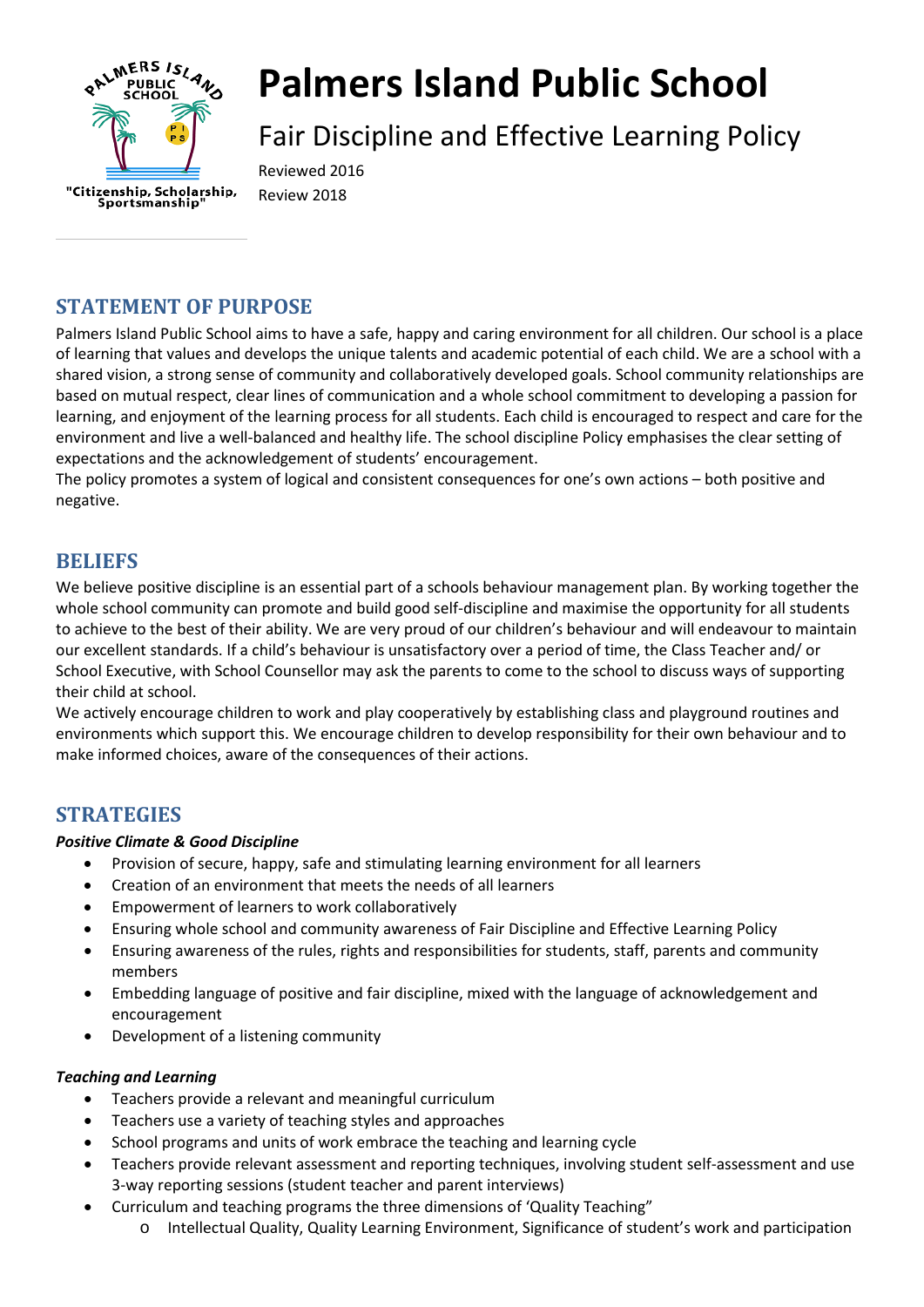### *Student Learning must include skill development in the following areas*

- Language and communication
- Self-esteem building
- Building of resilience and well-being
- Positive social skills and working with peers
- Cooperation
- Assertiveness and decision-making
- Leadership and team-building
- Problem-solving and peer mediation
- Conflict resolution

### **OUTCOMES**

- $\triangleright$  Students learning has improved
- $\triangleright$  Relationships at school are based on mutual respect
- $\triangleright$  Students have understood their social responsibilities
- $\triangleright$  The rights of all members of the school community have been supported
- $\triangleright$  The school community has recognised and acknowledged appropriate behaviour
- $\triangleright$  Appropriate services and support have been provided for students experiencing difficulties
- $\triangleright$  Students development plans have been managed in partnerships between school, students, families, services and agencies
- $\triangleright$  The community has agreed on values, expectations and consequences

# **SCHOOL RULES AND EXPECTATIONS**



### *All students in NSW government schools are expected to:*

- Attend school every day, unless they are legally excused, and be in class on time and prepared to learn • Maintain a neat appearance, including adhering to the requirements of the school's uniform or dress code policy
- Behave safely, considerately and responsibly, including when travelling to and from school.
- Show respect at all times for teachers, other school staff and helpers, including following class rules, speaking courteously and cooperating with instructions and learning activities.
- Treat one another with dignity and respect
- Care for the property belonging to themselves, the school and others

Behaviour that infringes on the safety of others, such as harassment, bullying and illegal or anti-social behaviour of any kind, will not be tolerated (DoE, 2006).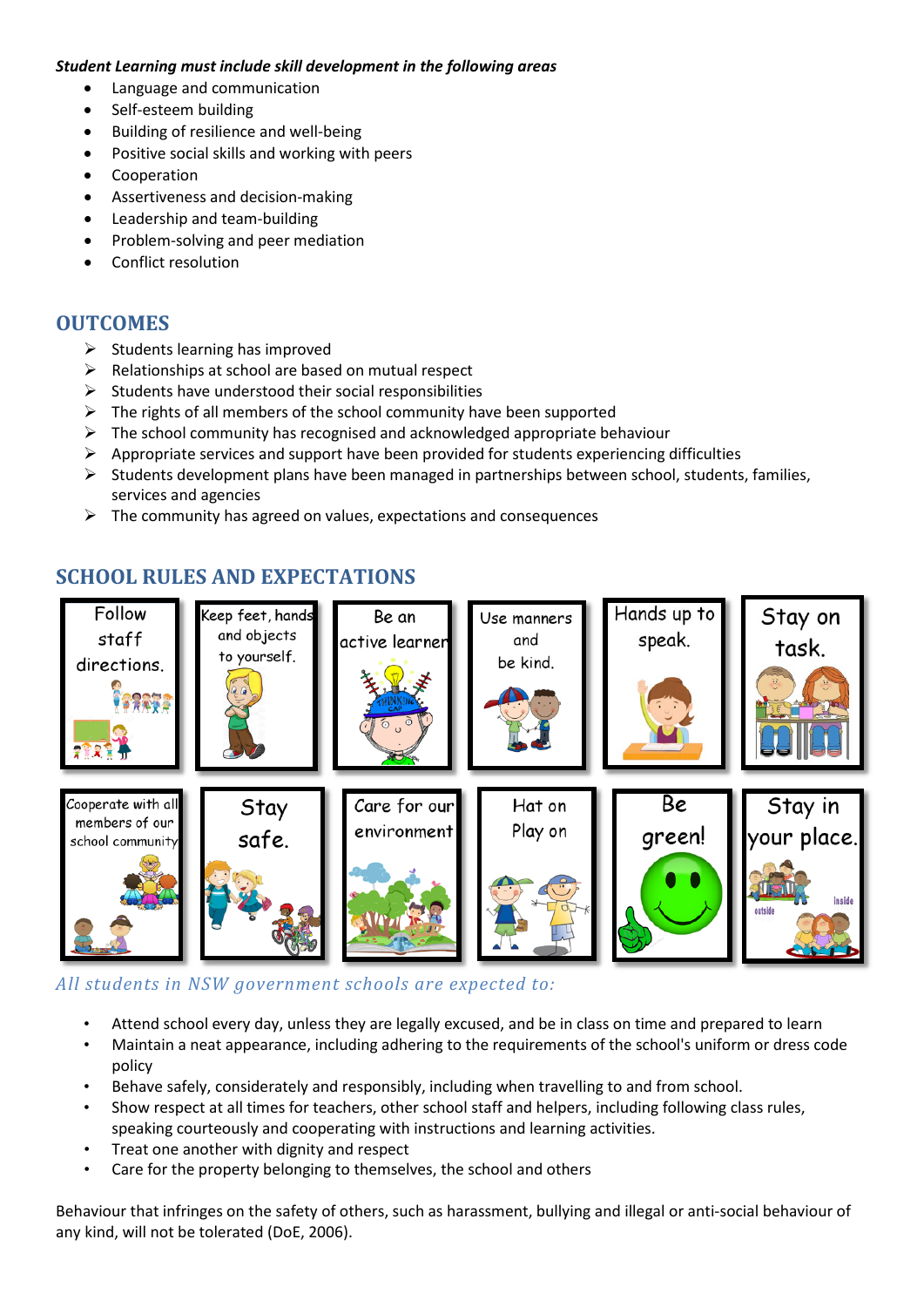These rules are designed to cover all settings including classroom and playground environments, representing the school, travelling to and from school and while attending excursions, arts or sporting events.

- School rules and expectations protect people's rights at school
- We all have rights and responsibilities at school
- School uniform promotes school spirit and equality
- Our rules support learners seeking knowledge and achieving to their potential

### **CORE VALUES**

Our 12 school rules and expectations are supported by our school's core values:

- <sup>T</sup> Integrity
- <sup>T</sup> Excellence
- $\hat{P}$  Respect & Responsibility
- Cooperation & Participation
- Care & Fairness

### *Integrity* – Being consistently honest and trustworthy

*Excellence* – Striving for the highest personal achievement in all aspects of schooling and individual and community action, work and life-long learning.

*Respect & Responsibility* – Having regard for yourself and others, lawful and just authority and diversity within Australian society and accepting the right of others to hold different or opposing views.

Being accountable for your individual and community's actions towards yourself, others and the environment *Cooperation & Participation* – Working together to achieve common goals, providing support to others and engaging in peaceful resolution of conflict. Being a proactive and productive individual and group member. Having pride in and contributing to the social and economic wealth of the community and the nation.

*Care & Fairness* – Concern for the wellbeing of yourself and others, demonstrating empathy and acting with compassion.

Being committed to the principles of social justice and opposing prejudice, dishonesty and injustice.

The Department of Education and communities has developed a set of Values for all students in NSW government schools. Palmers Island Public School's core values incorporate and reflects the DEC's core Values. Values are taught explicitly in the classroom and through the activities and relationships of the school and its community.

Values guide student welfare and discipline. They also guide the learning experiences that are provided for students and how they are provided.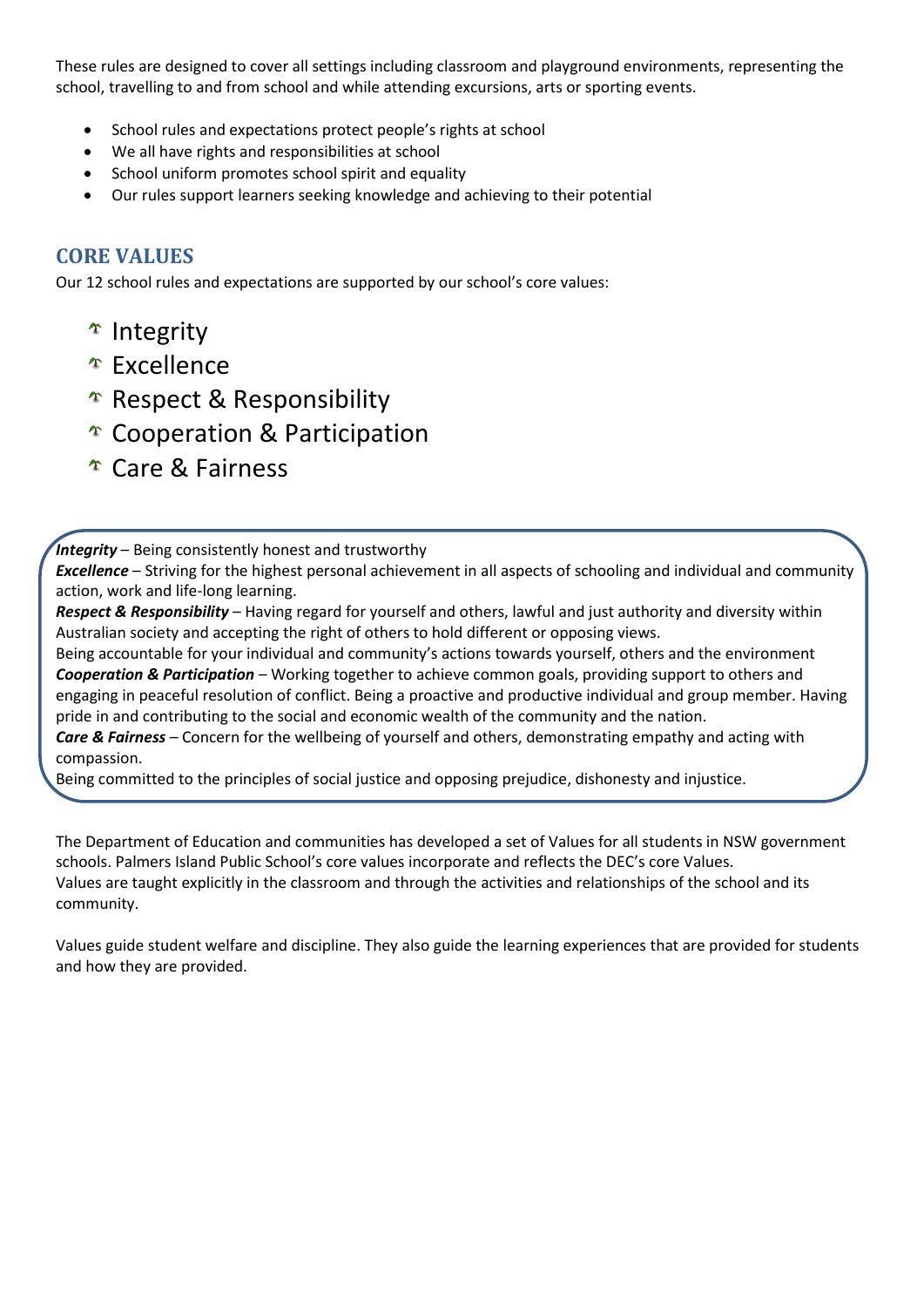# **RESPONSIBILITIES**

| <b>Student</b><br>Responsibilities  | • Applying themselves to learning<br>. Behaving safely, considerately and responsibly, including travel to and from school<br>• Attending school everyday<br>•Speaking courteously<br>. Respecting teachers rights to courtsey, fairness and respect<br>. Respecting other individuals and their property<br>. Refraining from violence, discrimination, harrassment, bullying or intimidation<br>. Acting Safelywithin the school and during all school activities<br>. Peacfully resolving conflict utilising appropriate practices<br>. Wearing correct uniform<br>. Complying with all school/classroom rules and the Fair Discipline and Effective Learning<br>Policy   |
|-------------------------------------|------------------------------------------------------------------------------------------------------------------------------------------------------------------------------------------------------------------------------------------------------------------------------------------------------------------------------------------------------------------------------------------------------------------------------------------------------------------------------------------------------------------------------------------------------------------------------------------------------------------------------------------------------------------------------|
|                                     |                                                                                                                                                                                                                                                                                                                                                                                                                                                                                                                                                                                                                                                                              |
| Parent & Family<br>Responsibilities | • Accepting shared responsibility for student discipline<br>•Supporting student learning<br>. Ensuring students attend school every day<br>. Ensuring students arrive at school on time<br>. Providing a school uniform for students to wear<br>. Communicating with school staff regarding concerns with learning and or discipline<br>. Supporting the school and the teaching staff in the presence of their children<br>. Supporting the school rules and expectations, and the Fair Discipline and Effective<br>Learning Policy                                                                                                                                         |
|                                     |                                                                                                                                                                                                                                                                                                                                                                                                                                                                                                                                                                                                                                                                              |
| Teacher<br>Responsibility           | . Demonstrating professionalism and committment to teaching<br>. Developing and maintaining effective classroom manageemnt practices<br>. Modelling and explicitly teaching desired student behaviours<br>. Encouraging students to attend school every day<br>•Promoting the wearing of school uniform<br>• Respecting students rights to courtsey, fairness and respect<br>. Utilising appropriate practices when conflict arises<br>•Supporting other staff through frequent and clear communication<br>. Preparing and implementing individual plans for students needing additional support<br>. Implementing the schools Fair Discipline and Effective Learning Policy |
|                                     | Cunnecting all staff in the management of student help                                                                                                                                                                                                                                                                                                                                                                                                                                                                                                                                                                                                                       |

| Principal<br><b>Responsibilities</b> | $\bullet$ Supporting all staff in the management of student behaviour        |  |
|--------------------------------------|------------------------------------------------------------------------------|--|
|                                      | •Modelling and explicitly teaching desired student behaviours                |  |
|                                      | •Monitoring the implementation of the Fair Discipline and Effective Learning |  |
|                                      | Policy                                                                       |  |
|                                      | • Liasing with parents and the community in regard to student behaviour      |  |
|                                      | . Keeping a record of all incidents with which they have dealt               |  |
|                                      | . Ensuring procedural fairness                                               |  |
|                                      | • Providing and supporting access to ongoing professional learning for staff |  |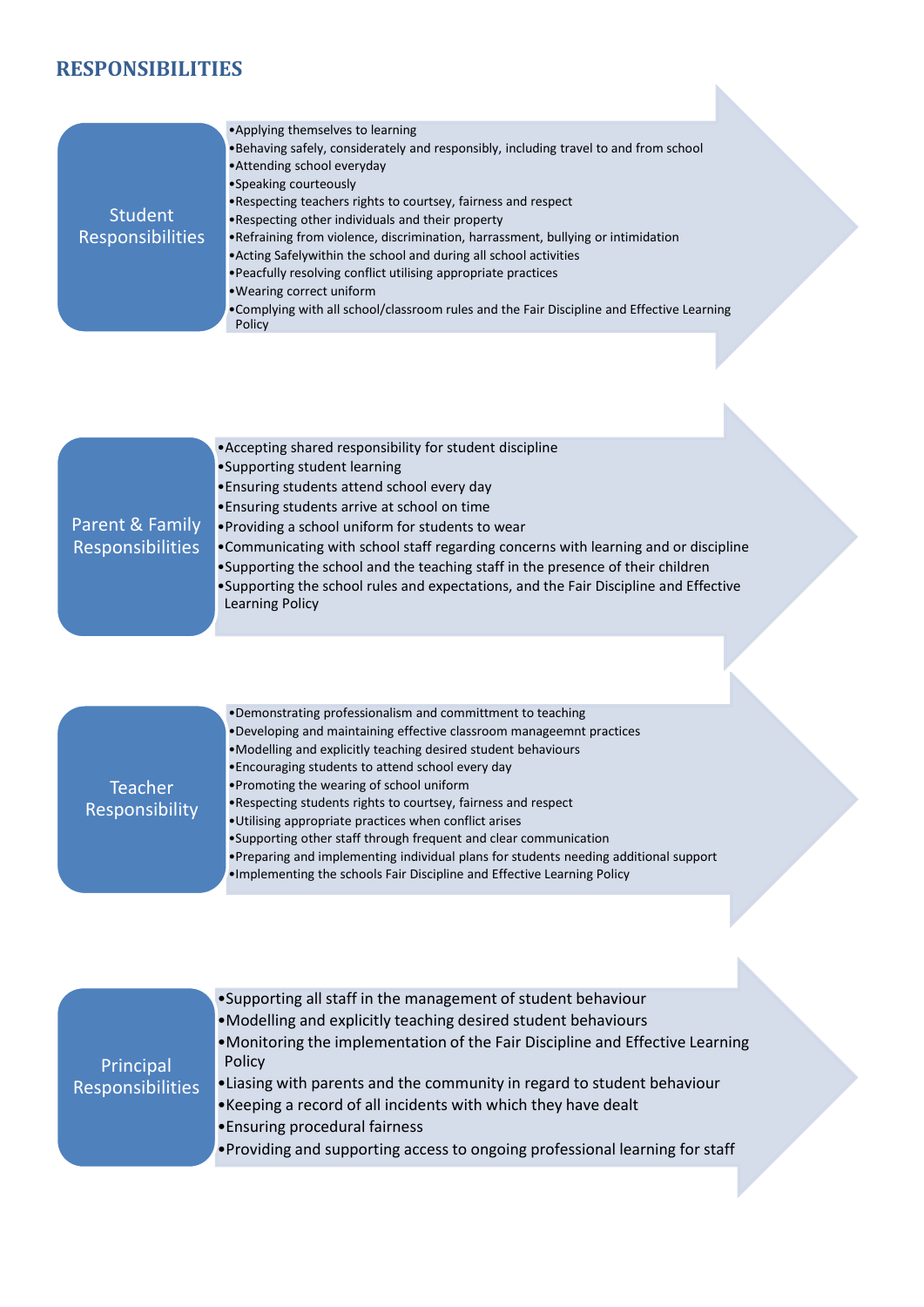### **POSITIVE SCHOOL CLIMATE**

Following is an overview of all the systems and structures we have in place at Palmers Island Public School that promote a positive school climate. Verbal praise and rewards systems serve to encourage the child to model the core values of the Department of Education and Palmers Island Public School's 7 School Rules and Expectations

## **REWARDS SYSTEMS**

*Achievement and Merit Awards*

*Assembly of Excellence Awards*

*End of Year Awards*

*Being Green*

### *Peer Support*

# **POSITIVE PLAYGROUND BEHAVIOUR**

At each lunch and recess time, the teacher on duty carries playground awards to be distributed to children who are following school rules and demonstrating positive playground behaviours. Some examples of positive playground behaviour that will be rewarded with a playground award include:

- Being an active learner
- Cooperating with all members of our school community
- Keeping hands, feet and objects to yourself
- Speaking and acting kindly to others
- Being in the right place at the right time
- Caring for our environment

These playground awards are collected and, at the weekly assembly 3 students will be drawn from the tin at random. The 3 students will have a pick from the prize box located in the office. Each fortnight the tin will be emptied.

### **PEER SUPPORT & STUDENT MENTORING**

At Palmers Island Public School Peer support works both as a successful teaching and learning activity and as a positive social experience for all students involved. Older students gain a sense of leadership as well as consolidating their knowledge and understanding via teaching and mentoring younger students. Younger students positively interact with the older students, developing respect and trust along with heightened engagement and thus deeper understanding.

Some examples of student mentoring include:

- Kinder buddies
- GaTs Group
- Science week
- Peer Support
- Fun Days
- Harmony Day
- Kids in the Kitchen
- Book Week
- Naidoc Week
- Sporting Gala days
- **Choir**
- Dance Group
- Chess competitions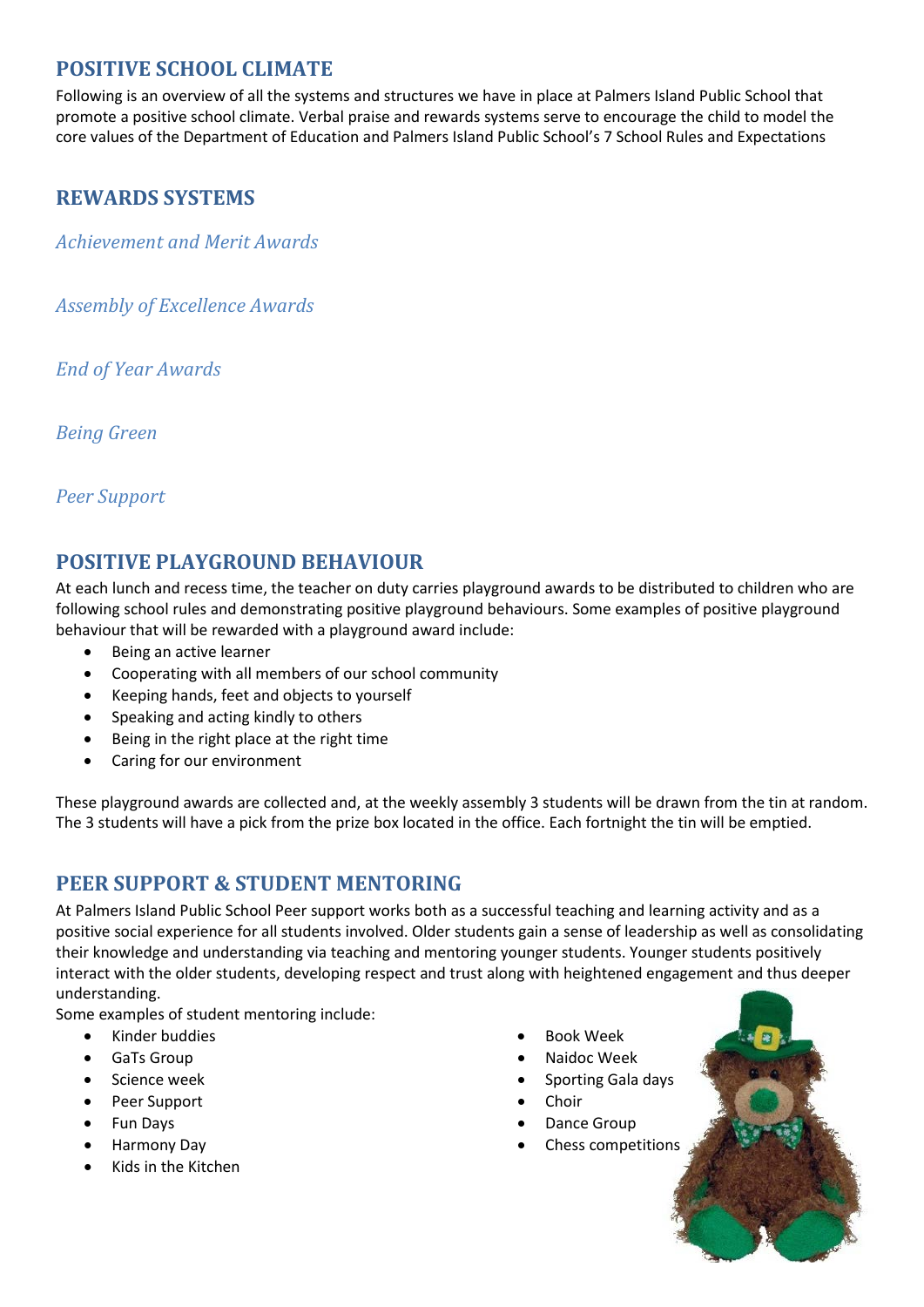### **CLASSROOM DISCIPLINE PROCEDURES**

#### **LEVEL 1 BEHAVIOURS**

Eg: off-task behaviour, not following teacher instructions, disruptive behaviour, speaking rudely, refusing

#### **LEVEL 2 BEHAVIOURS**

Eg: Swearing, low-level violent cooperate, absconding from the classroom

#### **LEVEL 3 BEHAVIOURS**

Eg: High level violence, possession of weapons/illegal substances. *INCASE OF EMERGENCY A RED CARD IS SENT TO THE OFFICE* 

#### **REDIRECTION** Teacher reminds student of the school rule

#### **1ST REMINDER** Reacher Reminds student of school rule again and provides visual reinforcement

**2ND REMINDER** Teacher reminds student of school rule & possible consequences if behaviour continues. Visual reinforcement

If this process is repeated twice in a day treat as a level 2 behaviour

#### **PRINCIPAL MEETING**

Student is removed to the principals office where they remain until next break or the end of the school day. Principal makes immediate contact with parents .

### Student is given 5-10

minutes thinking time in a designated classroom space or in a buddy classroom

**Thinking TIME**

#### **TIMEOUT**

Student is removed from the classroom to the Principals office and remains there until next break. Students are to fill in a reflection sheet that is sent home letter to parents. Student is off the playground at lunchtime

### **OUT OF SCHOOL SUSPENSION**

Student is removed from school environment to complete work at home for 1-21 days. A resolution meeting with the parents, Principal and classroom teacher occurs before student returns to school.

#### **IN SCHOOL SUSPENSION**

Student is removed from classroom environment to complete work in a designated space for up to 2 days. A resolution meeting with the parents, Principal and classroom teacher occurs before student returns to class.

#### **EXPULSION**

Palmers Island Public School's expulsion policy is in line wiht the Department of Education's Expulsion Policy. Please see https://www.det.nsw.edu.au/policies/student\_serv/ discipline/stu\_discip\_gov/suspol\_07.pdf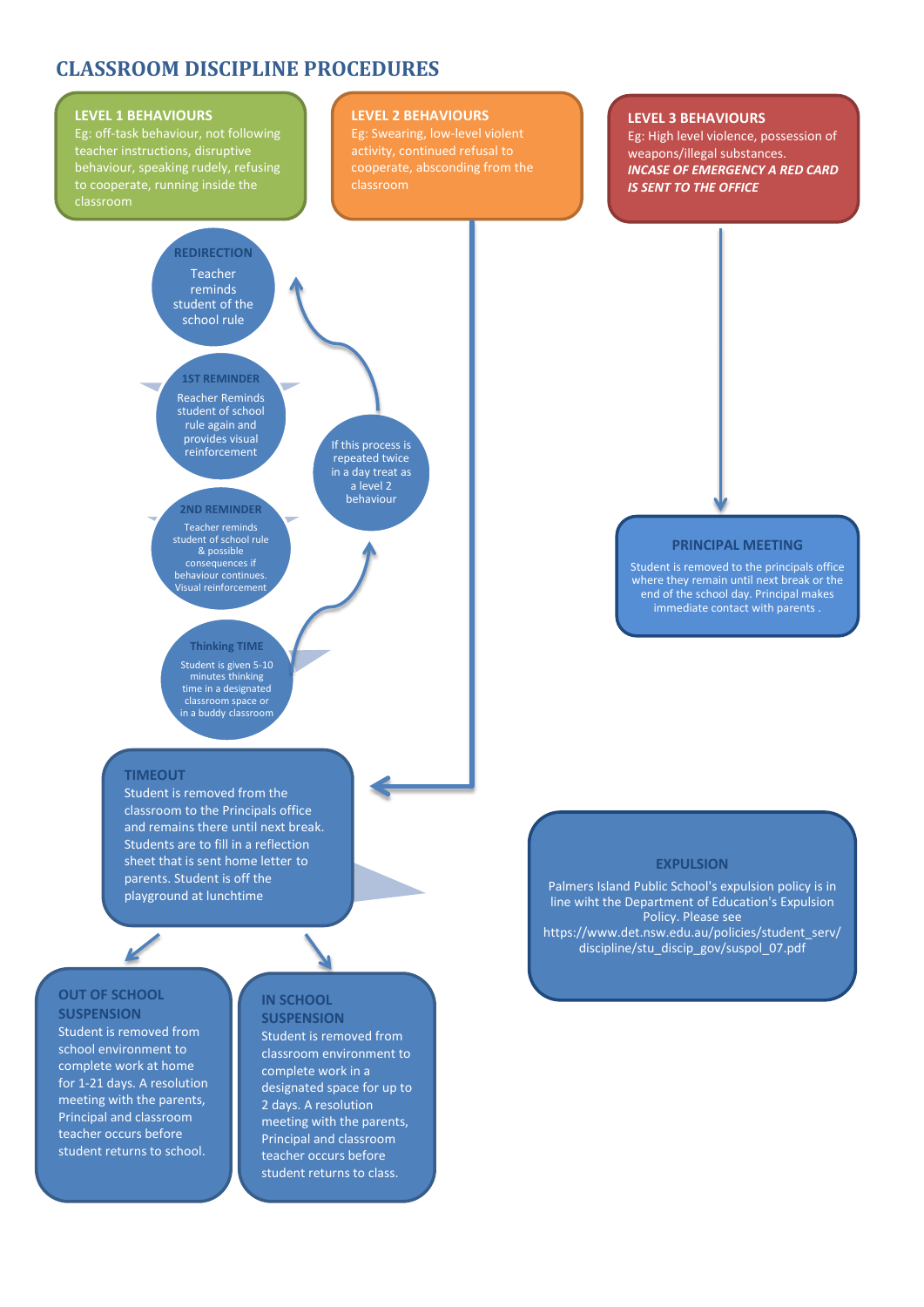### **PLAYGROUND DISCIPLINE PROCEDURES**



school environment to compete work at home for 1-21 days. A resolution meeting with the parents, Principal and classroom teacher occurs before student returns to school.

classroom environment to complete work in a designated space for up to 2 days. A resolution meeting with the parents, Principal and classroom teacher occurs before student returns to class.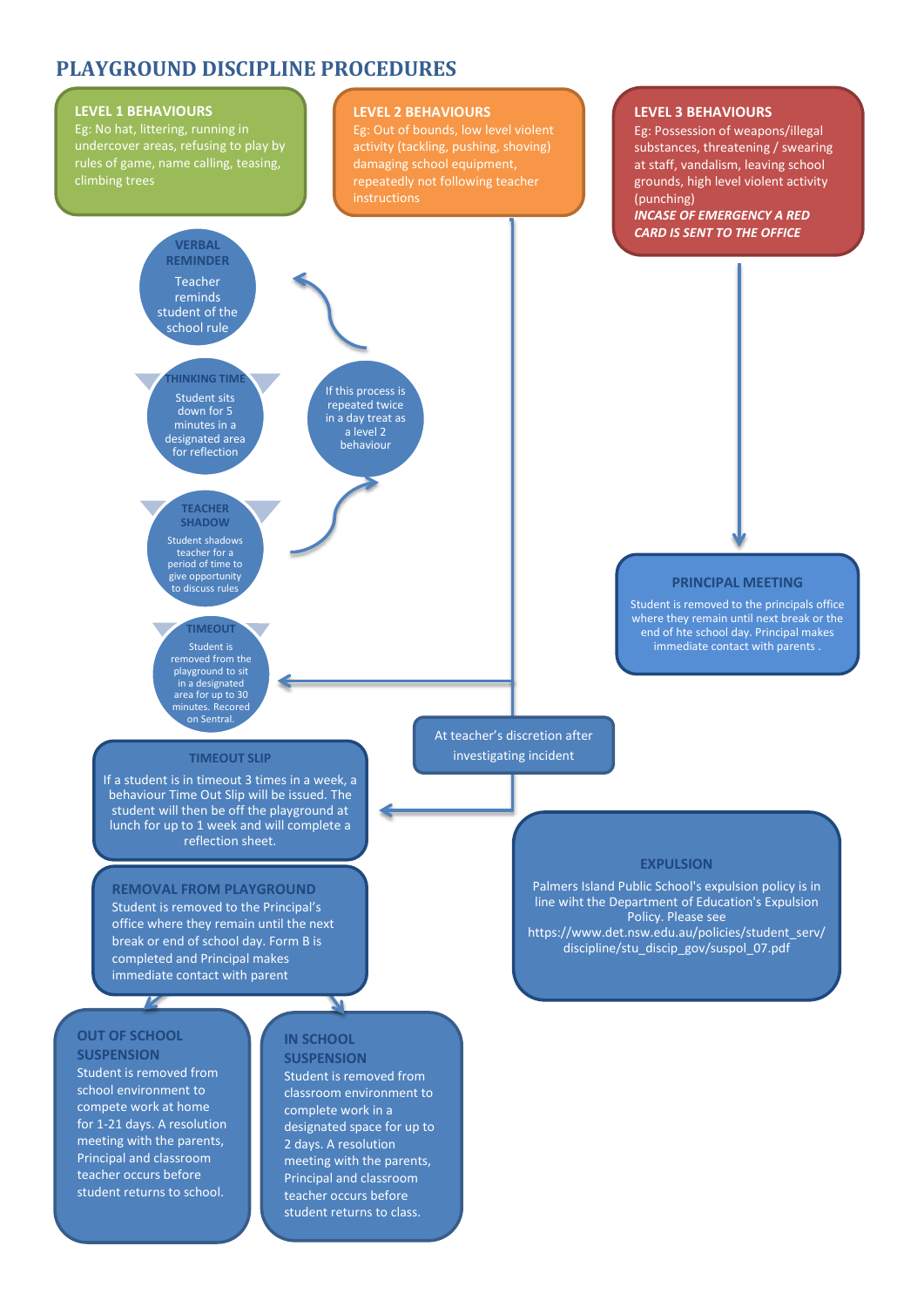## **TEACHER RESPONSIBILITIES ON PLAYGROUND DUTY**

Whilst on playground duty, it is the responsibility of the teacher to:

- Give verbal praise to students following school rules and expectations and reward playground awards where appropriate
- Walk around the playground (refer to suggested route in below) particularly monitoring student's behaviour ensuring safe and fair play
- Model "hat wearing' behaviour and enforce the 'hat on, play on' school rule
- Employ fair and just conflict resolution strategies
- Encourage all children to stay off and respect all gardens
- Encourage all children to keep the playground environment beautiful by keeping it free from rubbish
- Record incidents in Sentral and inform Principal of any such incidents that have occurred or are occurring regularly
- Model 'active listening behaviour' at the post recess assembly to encourage all children to do the same



# **RESTORATIVE QUESTIONS**

Inappropriate student behaviour will be explored through questions based on the Restorative Practice when they are removed from class. They include:

- 1. What happened?
- 2. What were you thinking of at the time?
- 3. What have you thought about since?
- 4. Who has been affected by what you have done? In what way?
- 5. What do you think you need to do to make things right?

These questions are about challenge, story, reflection and reparation and are designed to build a strong basis upon which to foster healthier relationships. The structure of the questions focus on the past (what happened?) present (reflection on who has been affected and in what way) and future (what needs to be done to make things right?)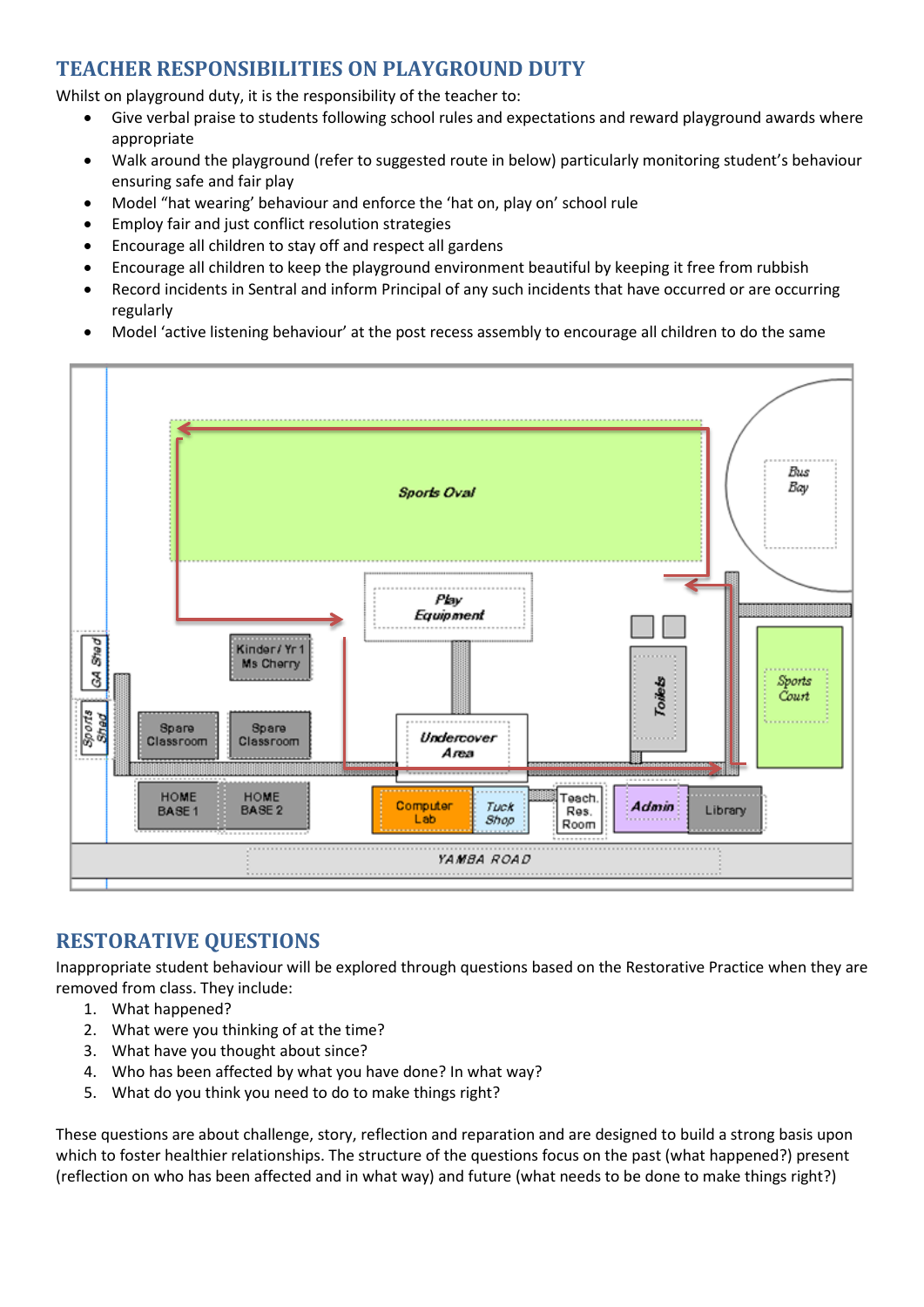The questions therefore emphasise the importance of harm and its impact on relationships. They are: open ended, respectful, thinking questions rather than feeling ones which tend to evoke stronger emotional responses. The process has the potential to develop empathy and avoids asking the WHY (why did you do that) question.

Palmers Island Public School is committed to developing healthy, positive relationships between teachers, students, parents and the wider community through dialogue and respect.

### **BEHAVIOUR CONTRACT / REFLECTION SHEETS**

Where students have had difficulty adhering to our 12 school rules and expectations, the following behaviour contracts may be used by teachers to help support students' in learning appropriate behaviours.

Where there have been instances of inappropriate behaviour by students, they may be required to complete a reflection sheet. This encourages students to take responsibility for their actions, consider how their behaviour has impacted on others and think about how they can improve their own behaviour.

### **SENTRAL WELFARE RECORDS**

Any behaviour incidents or sequences that result in a Form A being sent home to parents will be formally logged into a Sentral welfare recording system. The following details will be recorded:

- Name of student/s involved
- Date of the incident/s
- Which school rule was broken
- Details of the incident
- Location of the incident
- Consequences for the students' involved

### **BEHAVIOUR IMPROVEMENT PLANS**

Where there is a need for specific behavioural intervention, the school will implement a Behaviour Improvement Plan. These plans are designed in consultation with the classroom Teacher, the Principal, parents/caregivers and where appropriate the school counsellor, learning support team coordinator, the behaviour learning support teacher and any other relevant external agencies.

These behaviour improvement plans identify behaviours of concern and outline strategies that the school will employ to assist students in improving their behaviour.

Teachers will develop behaviour improvement plans for students where appropriate and will tailor the plan to individual needs. An example of the plan is detailed within this document.

### **INCIDENT REPORTS**

When an incident has occurred on the playground where serious injury has occurred to a child, the staff member who was on playground duty at the time of the incident will complete an incident report. See example of the incident report within this document.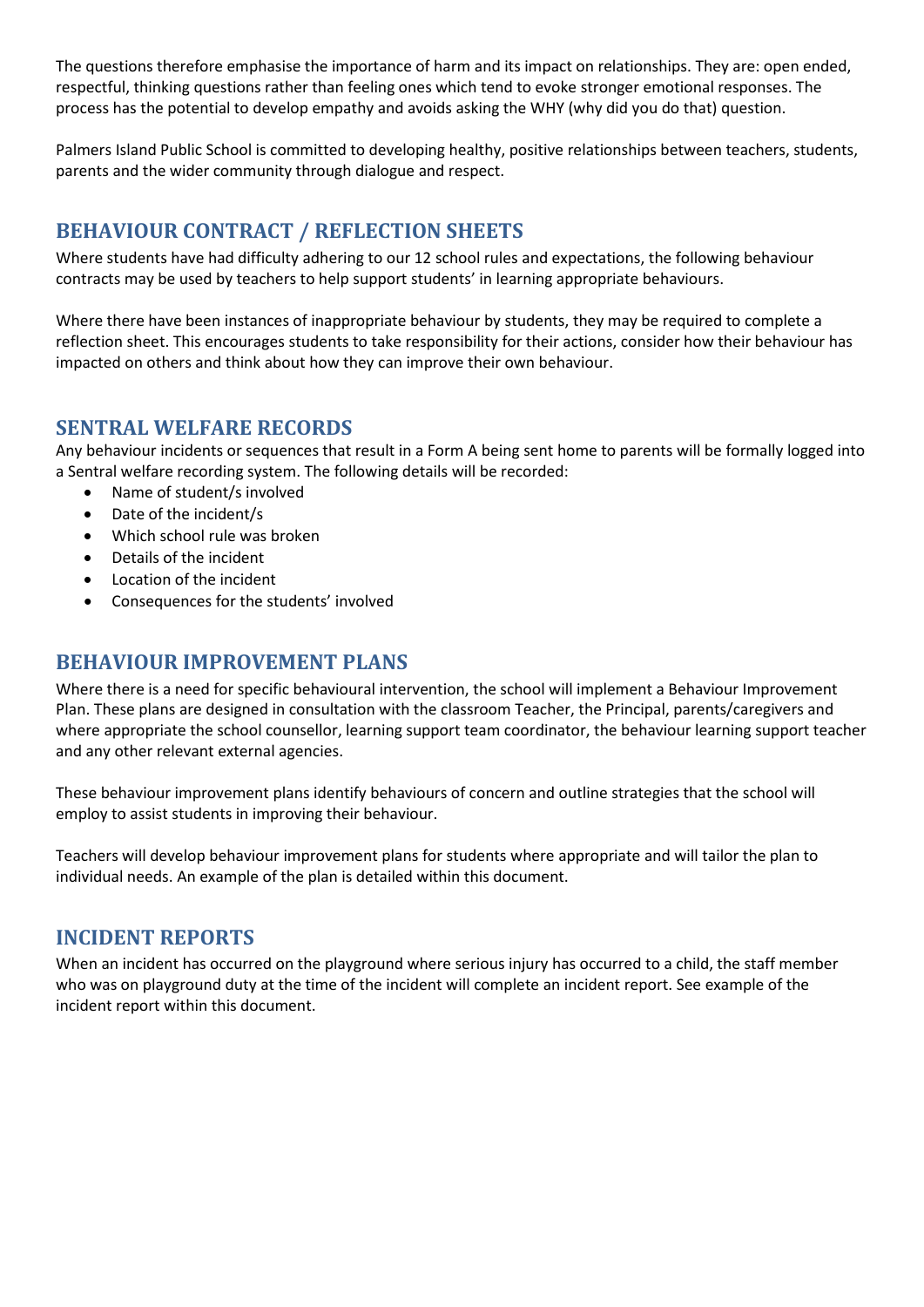

**PALMERS ISLAND PUBLIC SCHOOL YAMBA ROAD PALMERS ISLAND NSW - 2463 PHONE: 6646 0114 FAX: 6646 0328 EMAIL: [palmersisl-p.school@det.nsw.edu.au](mailto:palmersisl-p.school@det.nsw.edu.au) [www.palmersisl-p.schools.nsw.edu.au](http://www.palmersisl-p.schools.nsw.edu.au/)**

| Time-Out Slip                                                |                                                                    |  |  |  |  |
|--------------------------------------------------------------|--------------------------------------------------------------------|--|--|--|--|
|                                                              |                                                                    |  |  |  |  |
|                                                              |                                                                    |  |  |  |  |
| timeout(s) for:                                              |                                                                    |  |  |  |  |
|                                                              | o Aggression                                                       |  |  |  |  |
|                                                              | o Bullying                                                         |  |  |  |  |
|                                                              | o Fighting                                                         |  |  |  |  |
| $\circ$                                                      | Harassment                                                         |  |  |  |  |
|                                                              | o Insolence                                                        |  |  |  |  |
|                                                              | o Being disrespectful                                              |  |  |  |  |
|                                                              | $\circ$ Not following teacher directions and / or class disruption |  |  |  |  |
|                                                              |                                                                    |  |  |  |  |
|                                                              |                                                                    |  |  |  |  |
|                                                              |                                                                    |  |  |  |  |
|                                                              |                                                                    |  |  |  |  |
| (Please sign and return the slip below and return to school) |                                                                    |  |  |  |  |
| Parent or caregiver comment (if required)                    |                                                                    |  |  |  |  |
|                                                              |                                                                    |  |  |  |  |
|                                                              |                                                                    |  |  |  |  |
|                                                              |                                                                    |  |  |  |  |

Parent or Caregiver signature

\_\_\_\_\_\_\_\_\_\_\_\_\_\_\_\_\_\_\_\_\_\_\_\_